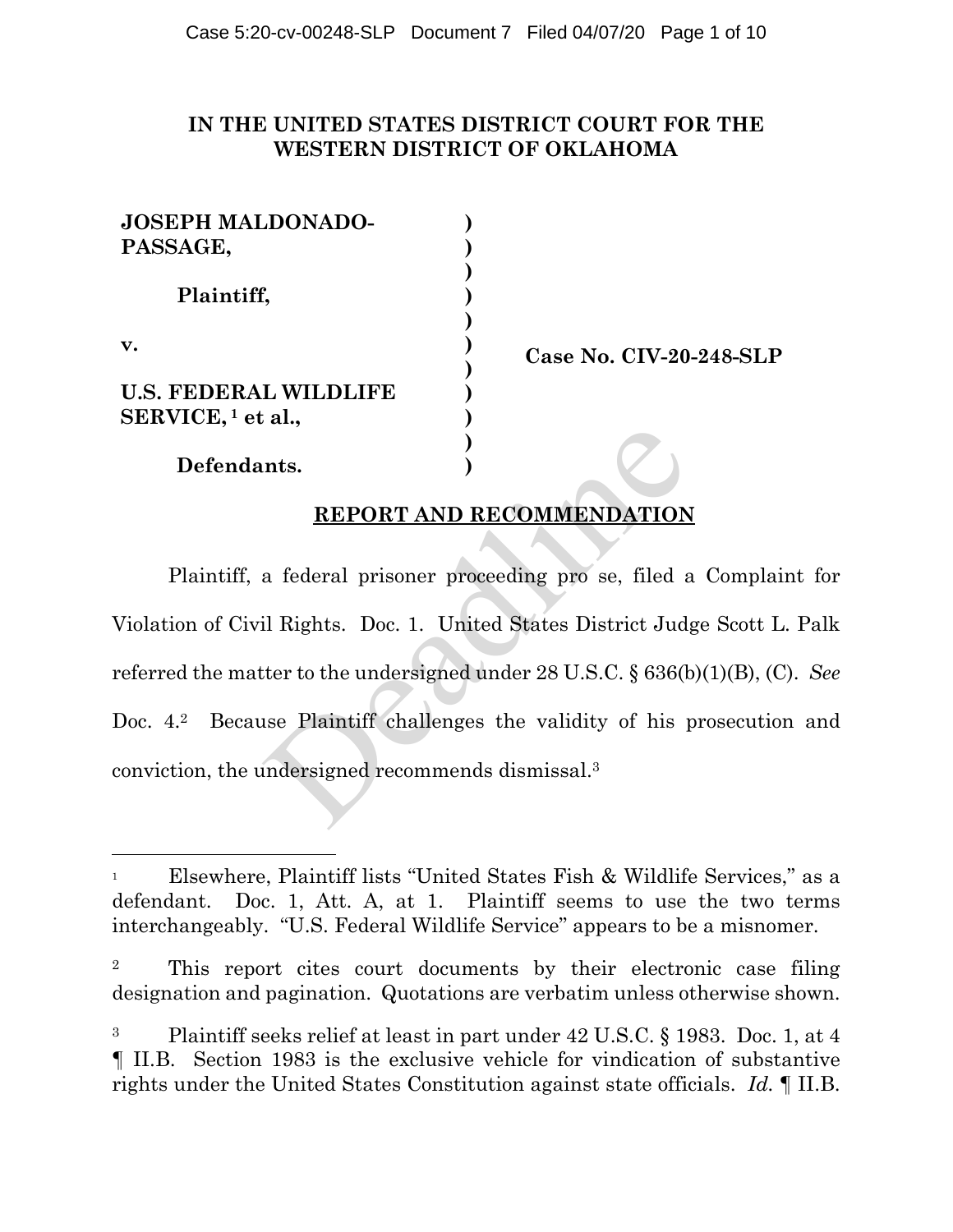On January 22, 2020, after conviction by a jury on two murder-for-hirerelated counts, nine Endangered Species Act violations, and eight Lacey Act violations.4 Plaintiff received a 264-month sentence. He initiated this action while his direct appeal remains pending. Doc. 1, at 11.

## **I. Screening.**

 The Court construes the complaint liberally because Plaintiff is not represented by an attorney. *See Haines v. Kerner,* 404 U.S. 519, 520-21 (1972) (per curiam); *Hall v. Bellmon,* 935 F.2d 1106, 1110 (10th Cir. 1991). If the Court can reasonably read the complaint "to state a valid claim on which the plaintiff could prevail, [the Court] should do so despite the plaintiff's failure to cite proper legal authority, his confusion of various legal theories, his poor syntax and sentence construction, or his unfamiliarity with pleading *all v. Bellmon*, 935 F.2d 1106, 1110 (10th Cinably read the complaint "to state a valid clainty revail, [the Court] should do so despite the plane and authority, his confusion of various legal the numerical state constru

Further, "a § 1983 action is a proper remedy for a state prisoner who is making a constitutional challenge to the conditions of his prison life, but not to the fact or length of his custody." *Preiser v. Rodriguez*, 411 U.S. 475, 499 (1973). But he also states he is suing "Federal officials." Doc. 1, at 4 ¶ II.A. To the extent Plaintiff pursues relief under *Bivens v. Six Unknown Named Agents of Federal Bureau of Narcotics*, 403 U.S. 388 (1971), which provides a cause of action against federal governmental officials for violations of civil rights equivalent to the cause of action under Section 1983 against state officials, as explained below, Plaintiff's claims also fail.

<sup>4</sup> The Court takes judicial notice of *United States v. Maldonado-Passage*, No. 18-CR-227-SLP, Doc. 113. *See United States v. Ahidley*, 486 F.3d 1184, 1192 n.5 (10th Cir. 2007) (courts have "discretion to take judicial notice of publicly-filed records . . . concerning matters that bear directly upon the disposition of the case at hand").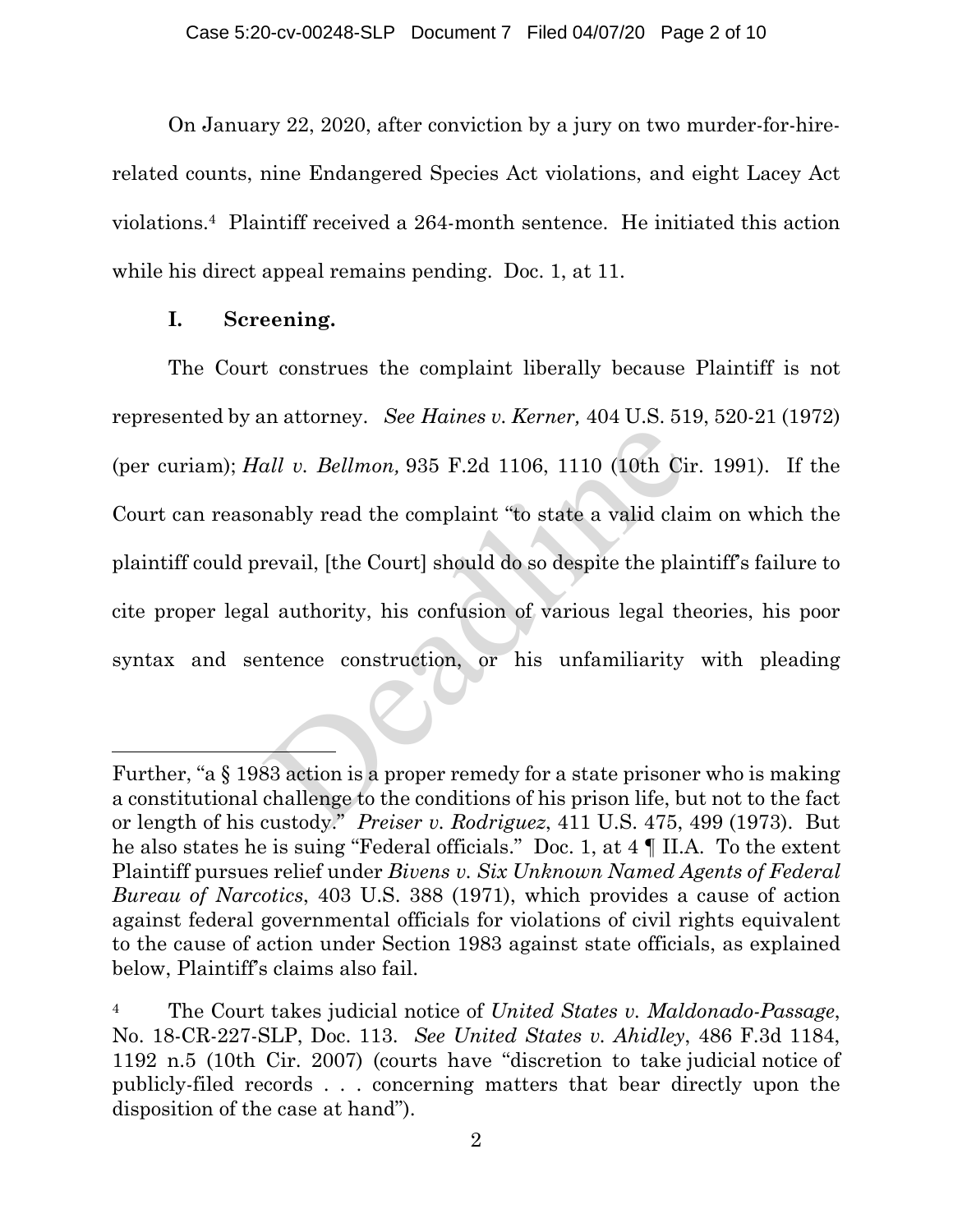requirements." *Hall,* 935 F.2d at 1110. However, the Court should not be an advocate for a pro se litigant. *See id.* 

Under 28 U.S.C. § 1915A, the Court must review the complaint because Plaintiff is a prisoner and he is seeking redress (at least in part) from officers or employees of a governmental entity. Under § 1915A(b), the Court must dismiss the complaint, or any portion of the complaint, that is frivolous or if it seeks relief from a defendant who is immune from such relief. A legally frivolous claim is one in which the plaintiff asserts the violation of a legal interest that clearly does not exist or asserts facts that do not support an arguable claim. *See Neitzke v. Williams,* 490 U.S. 319, 324 (1989).

### **II. Plaintiff's complaint.**

Plaintiff names (1) U.S. Federal Wildlife Service/U.S. Fish & Wildlife Services; (2) United States Department of Interior; (3) Mathew Bryant, in his official capacity as Federal Wildlife Agent; (4) Amanda Leigh Maxfield Green, in her official capacity as Assistant United States Attorney; (5) Jeffrey Lee Lowe, (6) James Brandon Garretson; (7) Daniel Ashe; and (8) Allen Glover as defendants. Doc. 1, at 2-4 & Att. 1, at 1. is one in which the plaintiff asserts the viol<br>early does not exist or asserts facts that do<br>See Neitzke v. Williams, 490 U.S. 319, 324 (19)<br>intiff's complaint.<br>names (1) U.S. Federal Wildlife Service/U.S.<br>ited States Depa

He states he has sustained the following injuries: "I have been sexually assulted, scared from being tied in a chair, was given Bandaids." Doc. 1, at 9. He seeks \$73,840,000.00 in damages and an additional \$15,000,000.00 for false arrest, false imprisonment, discrimination, malicious prosecution, selective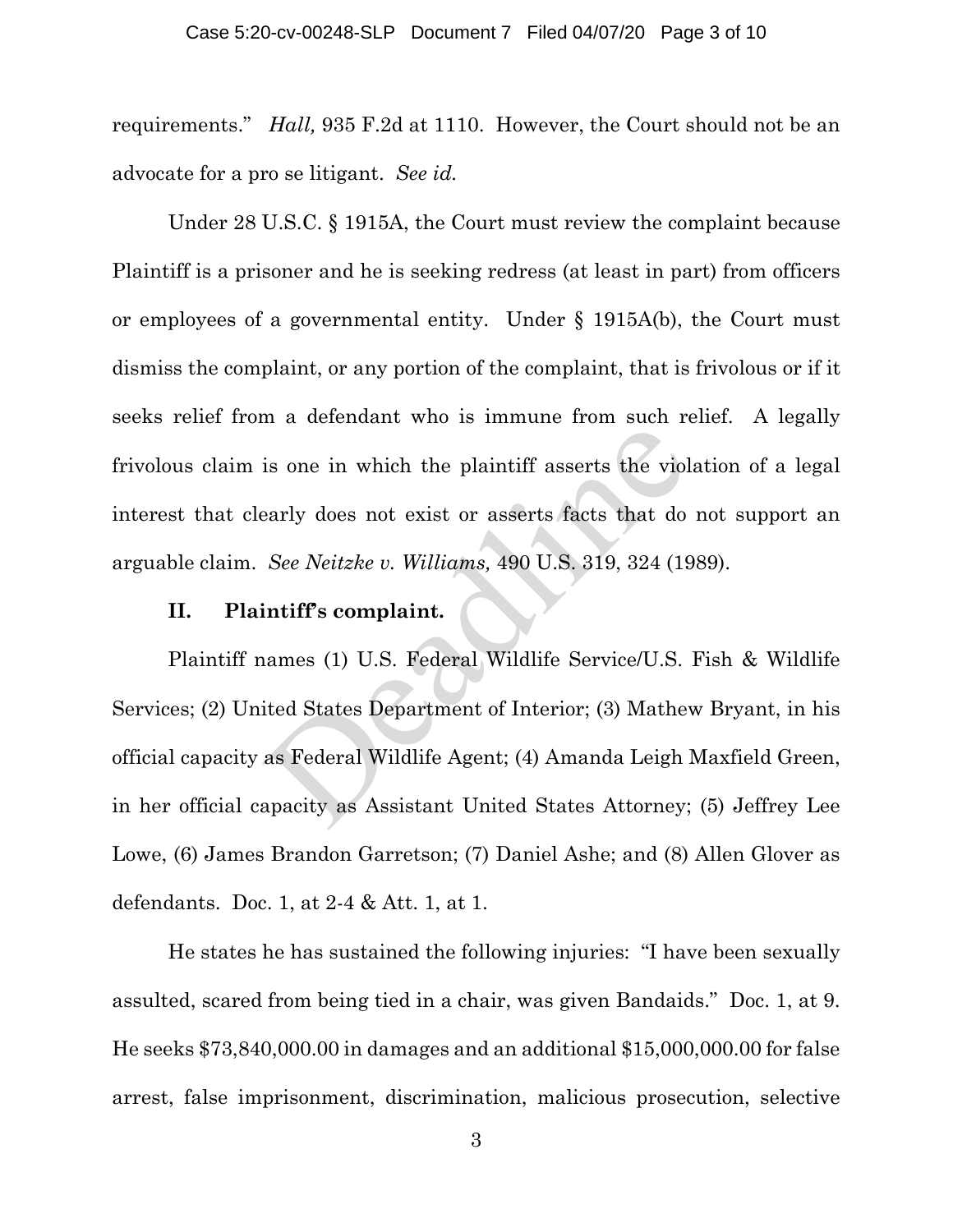#### Case 5:20-cv-00248-SLP Document 7 Filed 04/07/20 Page 4 of 10

enforcement, misinterpreting the law and the death of Shirley Schreibvogel. *Id.* & Att. 1, at 10. Plaintiff states his claims did not arise while he was confined in a jail, prison, or other correctional facility. Doc. 1, at 10. He has filed no grievances, and states his "appeal is currently ongoing." *Id.* at 10-11.

 Plaintiff lists his claims under *Bivens* as "(1) misleading a grand jury; (2) perjury; (3) conspiracy to commit perjury; (4) false arrest; (5) false imprisonment; (6) malicious prosecution; (7) loss of personal property; (8) pain and suffering; (9) mental anguish; (10) the death of Shirley Schreibvogel; (11) discrimination; (12) selective enforcement; (13) misrepresentation of the Endangered Species Act; and (14) violating federal defendants oath of office." Id. at 4 & Att. 1, at 2-3 (capitalization altered). Elsewhere, where indicating what federal constitutional or statutory right(s) he claims are being violated in a Section 1983 action, he states "V, VI, VIII due process, selective enforcement, discrimination, right to post bond, false imprisonment, false arrest, perjury, entrapment." Doc. 1, at  $4 \parallel$  II.B (capitalizations altered). He supports these claims with an extensive narrative alleging "malicious prosecution, explaining how he "would not take a plea to the murder for hire charges" and how he was made to "pay the price for asking for a trial" with the addition of "20 wildlife charges" in a superseding indictment. *Id.* Att. 1, at 5-6. (9) mental anguish; (10) the death of Shirle<br>ion; (12) selective enforcement; (13) misrepre<br>ecies Act; and (14) violating federal defendant<br>., at 2-3 (capitalization altered). Elsewhere, v<br>stitutional or statutory right(s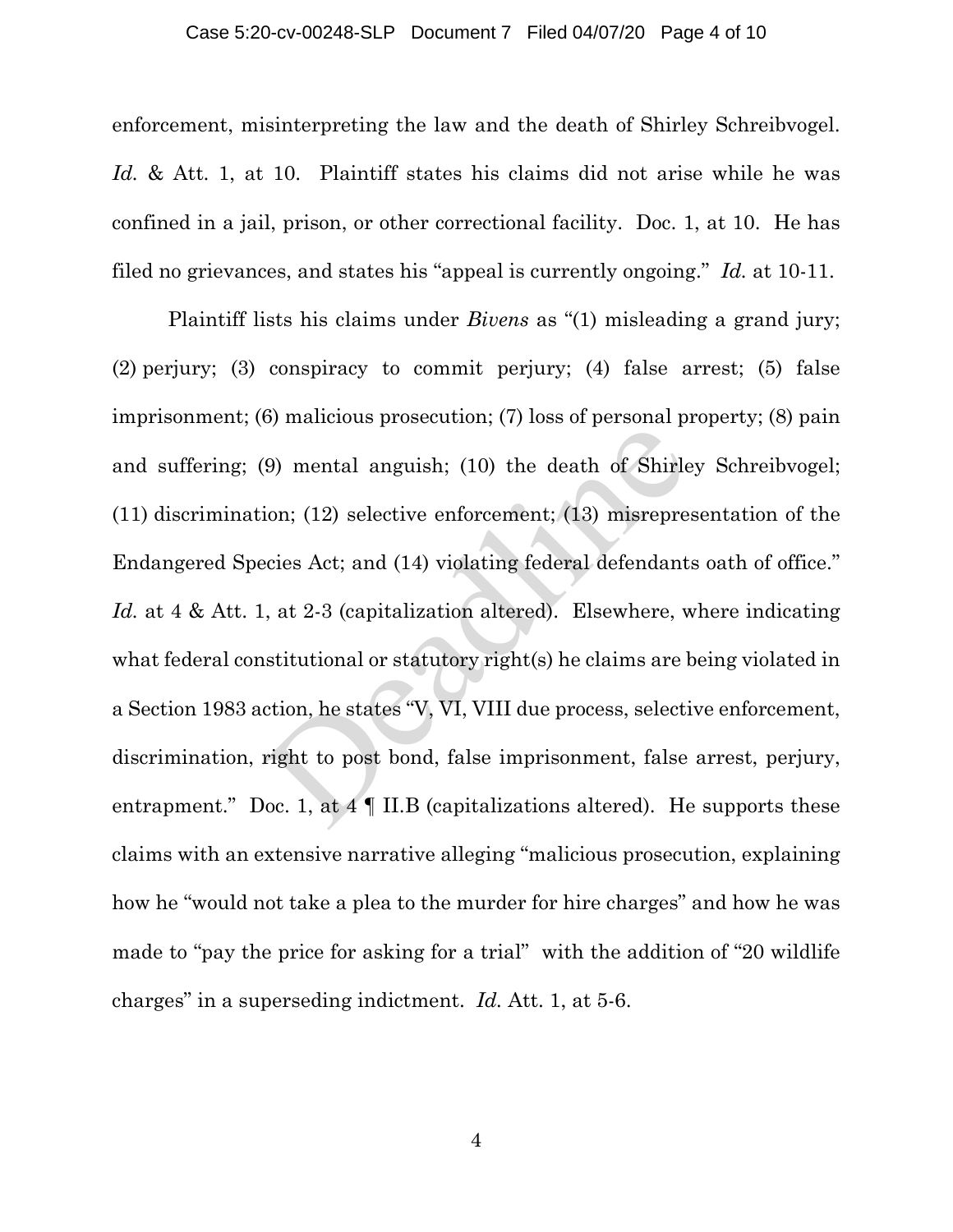### **III. Analysis.**

*Bivens* actions serve as the proper vehicle to attack unconstitutional conditions of federal confinement and prison procedures. *Adams v. Matevousian*, 787 F. App'x 541 (10th Cir. 2019) (citing *Palma-Salazar v. Davis*, 677 F.3d 1031, 1033 (10th Cir. 2012)).

But here, Plaintiff largely challenges the circumstances surrounding his allegedly "false arrest," the criminal investigation (including his "intentional entrapment"), his allegedly "malicious prosecution," his trial proceedings with purportedly "perjured testimony," his "false conviction," and his "false imprisonment." Doc. 1, Att. 1, at 3-10. In doing so, Plaintiff challenges the validity of his conviction. When a plaintiff challenges the legality of a confinement, a party must file the case as a habeas corpus proceeding rather than under *Bivens* or 42 U.S.C. § 1983. *See Heck v. Humphrey,* 512 U.S. 477, 481 (1994) ("[H]abeas corpus is the exclusive remedy for a state prisoner who challenges the fact or duration of his confinement and seeks immediate or speedier release, even though such a claim may come within the literal terms of § 1983.") (citing *Preiser,* 411 U.S. at 488-90). Because Plaintiff is a federal prisoner, he must raise such challenges to his confinement in a motion to vacate, set aside, or correct sentence under 28 U.S.C. § 2255. *United States v. Le*, 412 F. App'x 148, 149-50 (10th Cir. 2011) ("For a federal prisoner, the is allegedly "malicious prosecution," his trial perjured testimony," his "false conviction,"<br>Doc. 1, Att. 1, at 3-10. In doing so, Plaintiff<br>conviction. When a plaintiff challenges the party must file the case as a habeas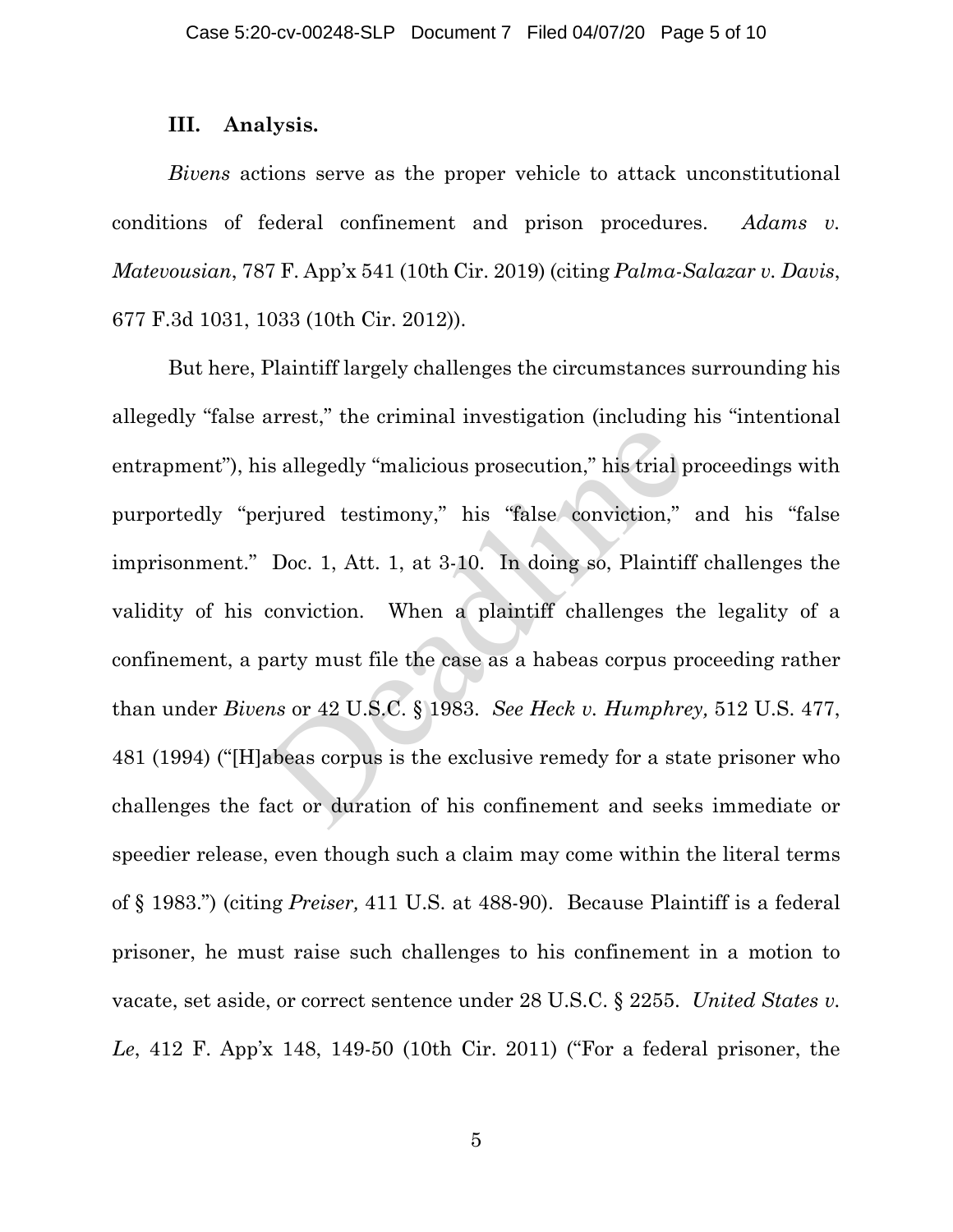#### Case 5:20-cv-00248-SLP Document 7 Filed 04/07/20 Page 6 of 10

exclusive remedy for testing the validity of a judgment and sentence . . . is that provided in 28 U.S.C. § 2255.").

Plaintiff seeks damages based on his prosecution and conviction. If a judgment for damages necessarily would imply the invalidity of a criminal conviction or sentence, a plaintiff may not bring such action until the conviction or sentence has been "reversed on direct appeal, expunged by executive order, declared invalid by an [authorized tribunal], or called into question by the issuance of a federal habeas writ." *Heck*, 512 U.S. at 486-87. *Heck* applies to *Bivens* actions. *See Crow v. Penry,* 102 F.3d 1086, 1087 (10th Cir. 1996) (per curiam). Plaintiff does not allege that he has invalidated his conviction through a writ of habeas corpus, and as stated above, he has a direct appeal pending. deral habeas writ." *Heck*, 512 U.S. at 486-87.<br>See Crow v. Penry, 102 F.3d 1086, 1087 (10th<br>tiff does not allege that he has invalidated<br>of habeas corpus, and as stated above, he has<br>f its obligation to construe liberally

Mindful of its obligation to construe liberally Plaintiff's allegations, the Court must consider whether to recast his *Bivens* complaint as a motion to vacate, set aside, or correct sentence under 28 U.S.C. § 2255. To do so, the

Court must notify the *pro se* litigant that it intends to recharacterize the pleading, warn the litigant that this recharacterization means that any subsequent § 2255 motion will be subject to the restrictions on "second or successive" motions, and provide the litigant an opportunity to withdraw the motion or to amend it so that it contains all the § 2255 claims he believes he has.

*Castro v. United States*, 540 U.S. 375, 383 (2003).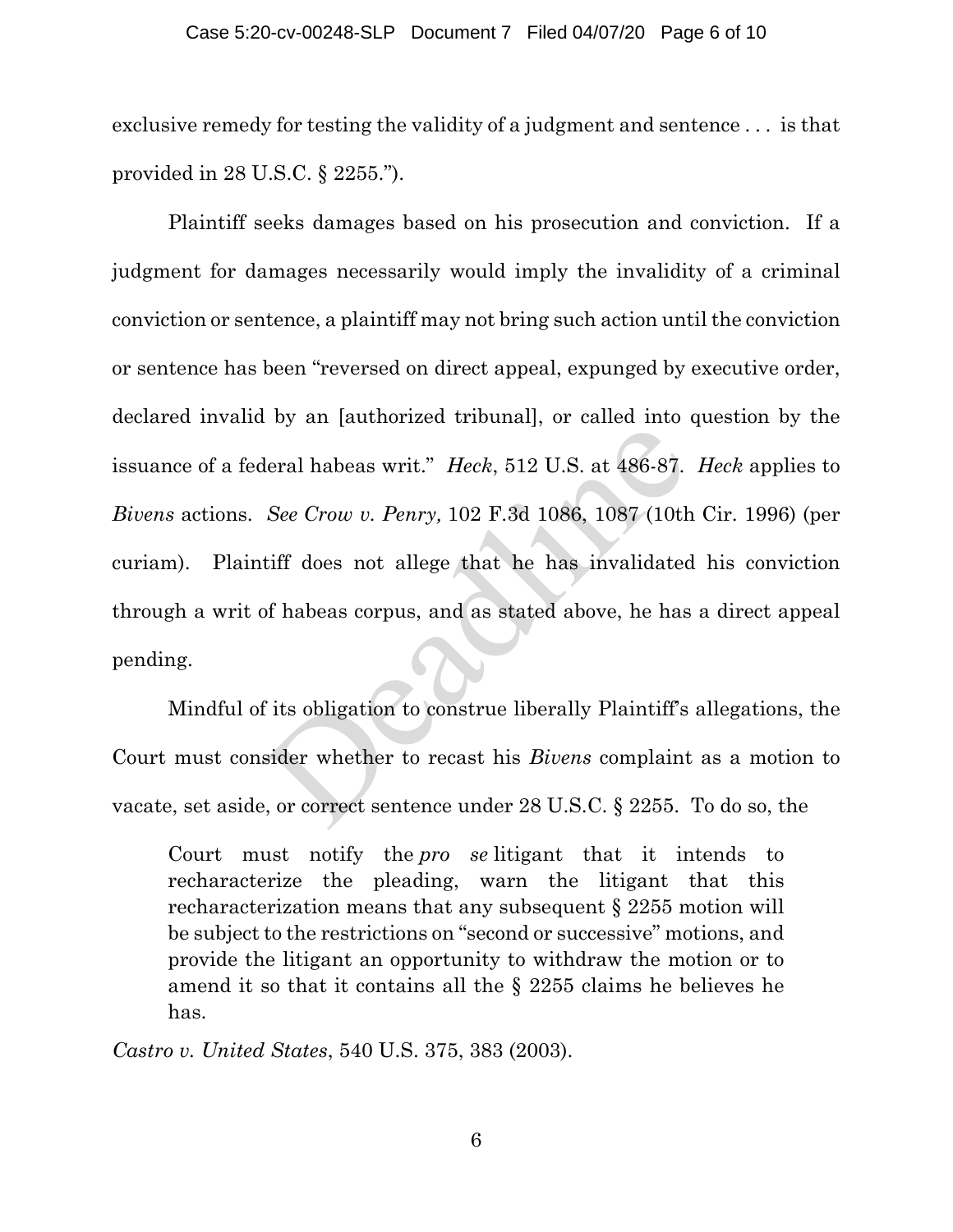So, this Court should generally not sua sponte recharacterize a prisoner's petition for post-conviction relief as a § 2255 petition. *United States v. Kelly,* 235 F.3d 1238, 1241 (10th Cir. 2000) (reaching this conclusion "largely out of concern that a subsequent § 2255 motion would be considered successive" and barred under AEDPA except "in very limited circumstances"). Because Plaintiff's appeal is pending, the Court should not recharacterize his complaint as a petition. *United States v. Cook*, 997 F.2d 1312, 1319 (10th Cir. 1993) ("Absent extraordinary circumstances, the orderly administration of criminal justice precludes a district court from considering a § 2255 petition while review of the direct appeal is still pending.").

The Court also notes that Plaintiff's complaint suffers from other deficiencies. If the Court can determine from the complaint that he is suing improper parties for damages, the claims will be dismissed with prejudice. *See Carbajal v. Holman,* 485 F. App'x 332, 333 (10th Cir. 2012). rdinary circumstances, the orderly administrated as a district court from considering a  $\S$  2258 eet appeal is still pending.").<br>
t also notes that Plaintiff's complaint suff<br>
the Court can determine from the complaint<br>
s

Plaintiff sues Defendant Maxfield Green because of her involvement in his criminal proceedings. Plaintiff's allegations against Defendant Maxfield Green involve no more than acts that are "'intimately associated with the judicial process' such as initiating and pursuing a criminal prosecution." *Snell v. Tunnell,* 920 F.2d 673, 686 (10th Cir. 1990) (quoting *Imbler v. Pachtman,* 424 U.S. 409, 430 (1976)); *see* Doc. 1, at 7 & Att. 1, at 9. He may not sue the individual prosecutor in this *Bivens* action. Defendant Maxfield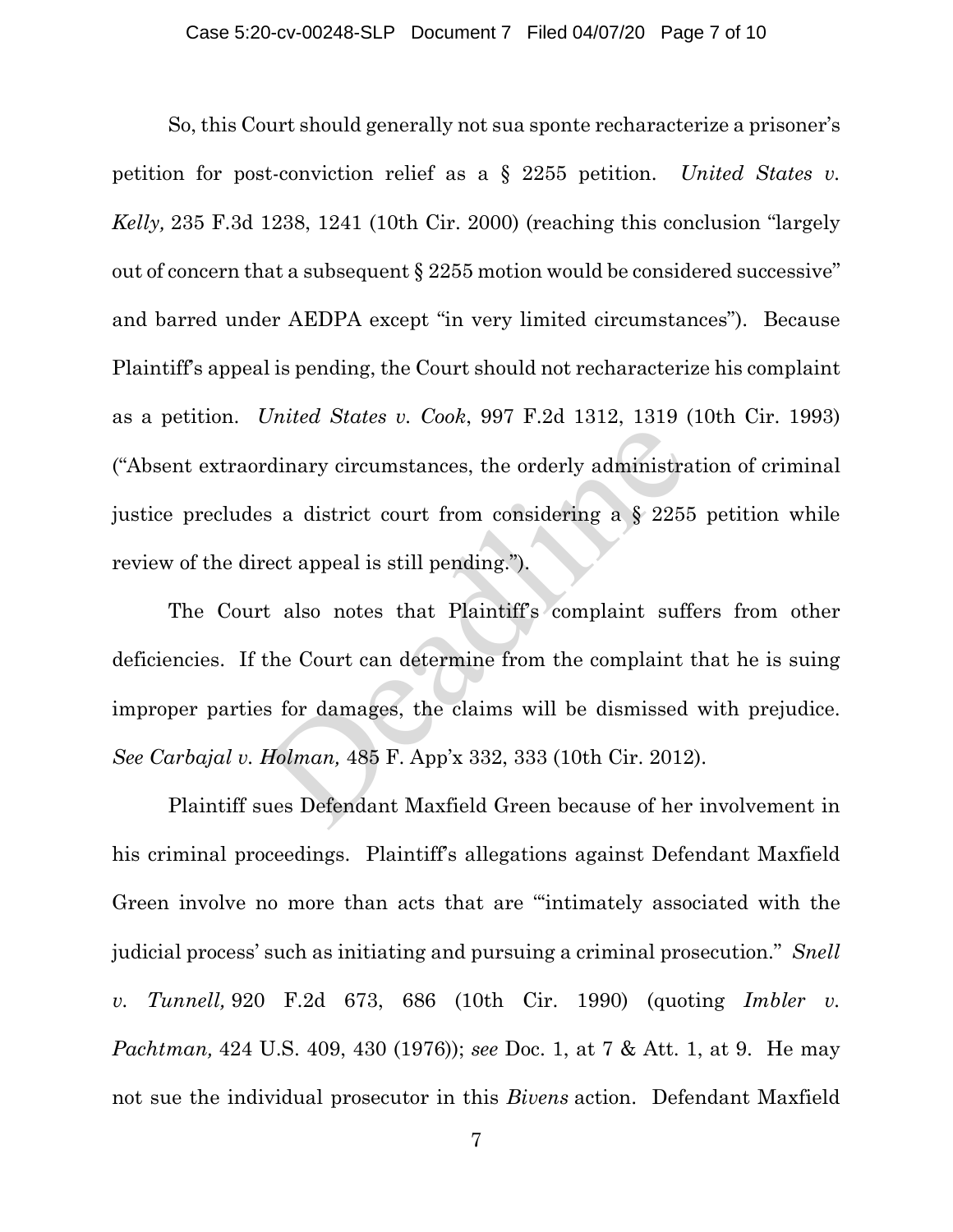#### Case 5:20-cv-00248-SLP Document 7 Filed 04/07/20 Page 8 of 10

Green, an Assistant United States Attorney, is entitled to absolute immunity as a federal prosecutor. *See Imbler,* 424 U.S. at 419 n.13 ("[A]bsolute immunity defeats a suit at the outset, so long as the official's actions were within the scope of the immunity."). Plaintiff's claims against Defendant Maxfield Green are "legally frivolous" based on absolute immunity and the Court should dismiss them with prejudice under 28 U.S.C. § 1915A(b)(2).

As for Plaintiff's claim against Defendant Mathew Bryant for "wrongdoing while operating in his [] official capacity as a United States agent," it "operates as a claim against the United States" and should also be dismissed with prejudice. *Farmer v. Perrill*, 275 F.3d 958, 963 (10th Cir. 2001). The federal government's "sovereign immunity means that the United States cannot be sued without its consent." *Merrill Lynch, Pierce, Fenner & Smith, Inc. v. Jacks*, 960 F.2d 911, 913 (10th Cir. 1992). Federal courts lack subject matter jurisdiction over claims against the United States where the United States has not waived its sovereign immunity. *Iowa Tribe of Kan. & Neb. v. Salazar*, 607 F.3d 1225, 1232 (10th Cir. 2010). So, the Court should dismiss with prejudice any claims against Defendant "Federal Wildlife Agent" Bryant in his official capacity under 28 U.S.C. § 1915A(b)(2). ile operating in his [] official capacity as a<br>ttes as a claim against the United States" and<br>prejudice. Farmer v. Perrill, 275 F.3d 958, 963<br>ernment's "sovereign immunity means that the<br>without its consent." Merrill Lynch

Similarly, Congress has not extended the *Bivens* remedy to federal agencies or the United States*. Corr. Servs. Corp. v. Malesko*, 534 U.S. 61, 71- 72 (2001); *FDIC v. Meyer*, 510 U.S. 471, 486 (1994); *Smith v. United States*, 561

8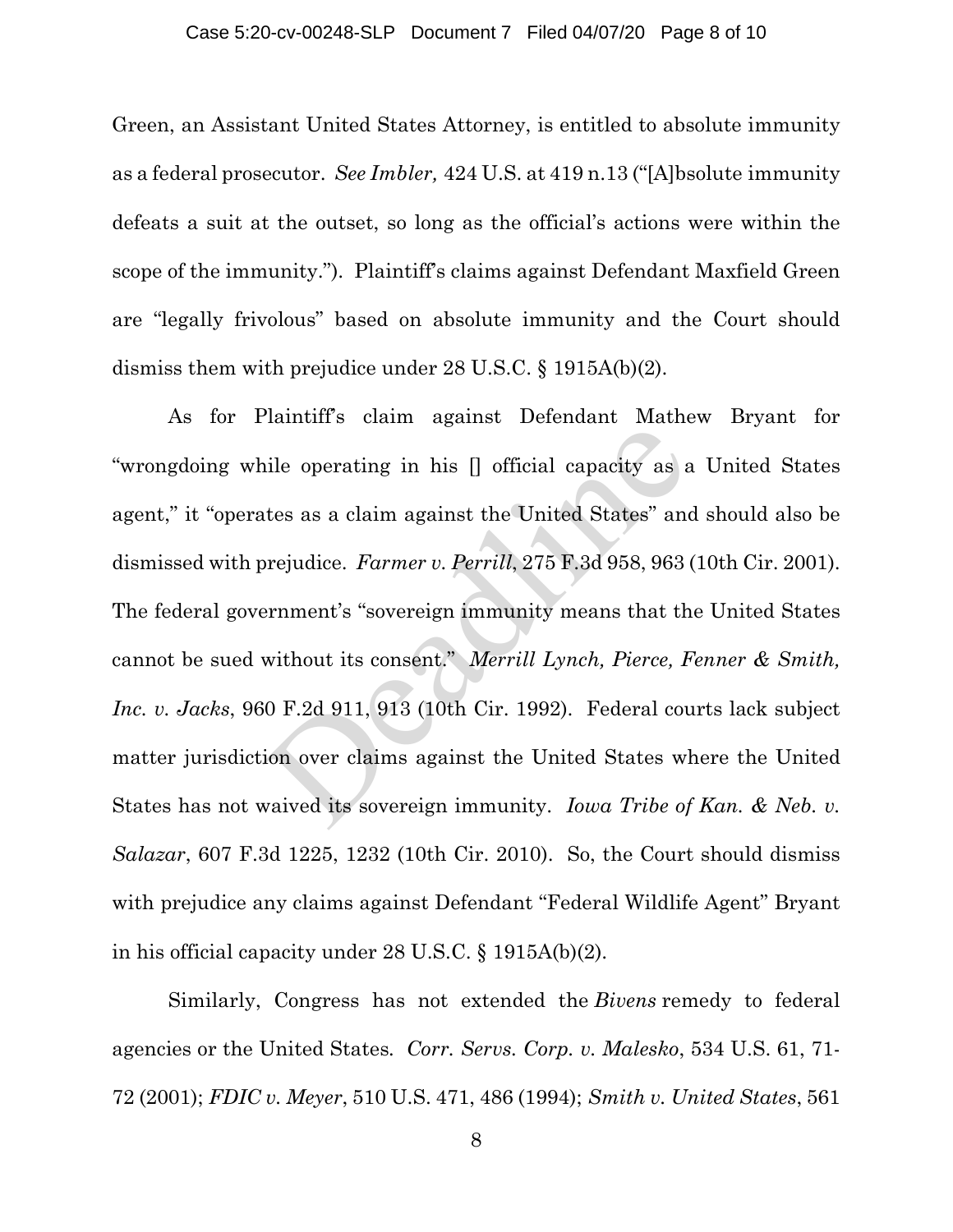F.3d 1090, 1093 (10th Cir. 2009) (holding "*Bivens* claims cannot be asserted directly against either the United States or federal officials in their official capacities or against federal agencies"). Plaintiff has identified no waiver of this immunity. To the extent Plaintiff raises claims against Defendants United States Department of the Interior and the Department of Fish & Wildlife the claims should be dismissed with prejudice under 28 U.S.C. § 1915A(b)(2).

## **IV. Recommendation and right to object.**

For these reasons, the undersigned recommends

- (1) to the extent Plaintiff seeks relief against Defendant Maxfield Green based on her actions within the scope of her prosecutorial duties, such claims should be dismissed with prejudice based on absolute immunity under 28 U.S.C. § 1915A(b)(2); ommendation and right to object.<br>
reasons, the undersigned recommends<br>
the extent Plaintiff seeks relief against Defe<br>
en based on her actions within the scope of h<br>
es, such claims should be dismissed with pre<br>
plute immu
- (2) similarly, the Court should dismiss with prejudice any claims against Defendant Bryant while operating in his official capacity as a United States agent under 28 U.S.C. § 1915A(b)(2);
- (3) the Court should dismiss with prejudice any claims against Defendants United States Department of the Interior and the Department of Fish & Wildlife under 28 U.S.C. § 1915A(b)(2); and
- (4) the Court should dismiss Plaintiff's remaining claims without prejudice under 28 U.S.C. § 1915A(b)(1).